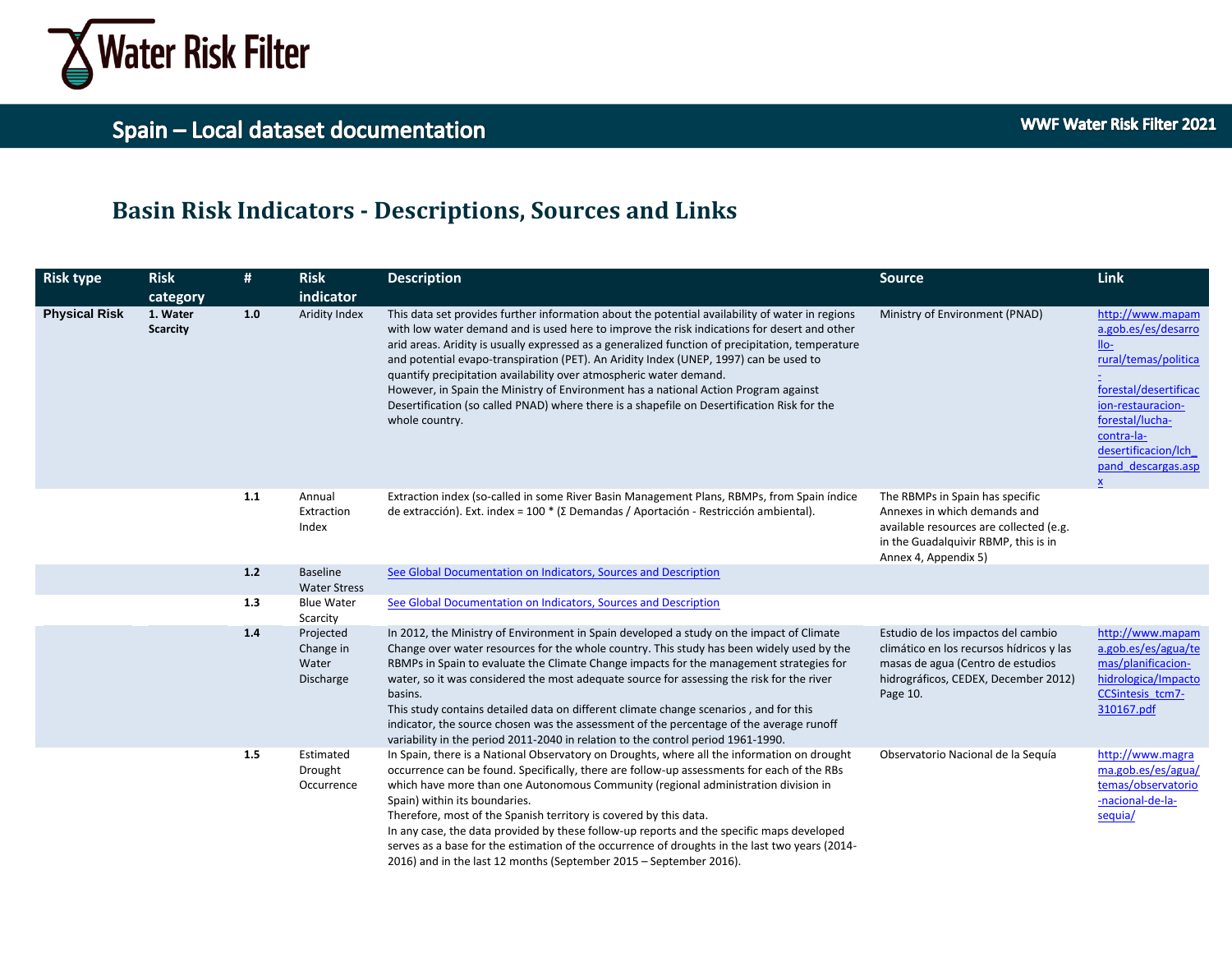

**WWF Water Risk Filter 2021** 

| <b>Risk type</b> | <b>Risk</b><br>category                | #   | <b>Risk</b><br>indicator                                      | <b>Description</b>                                                                                                                                                                                                                                                                                                                                                                                                                                                                                                                                                                                                                                         | <b>Source</b>                                                                                                                                                                                       | <b>Link</b>                                                                                  |
|------------------|----------------------------------------|-----|---------------------------------------------------------------|------------------------------------------------------------------------------------------------------------------------------------------------------------------------------------------------------------------------------------------------------------------------------------------------------------------------------------------------------------------------------------------------------------------------------------------------------------------------------------------------------------------------------------------------------------------------------------------------------------------------------------------------------------|-----------------------------------------------------------------------------------------------------------------------------------------------------------------------------------------------------|----------------------------------------------------------------------------------------------|
|                  |                                        | 1.6 | Projected<br>Change in<br>Drought<br>Occurrence               | See Global Documentation on Indicators, Sources and Description                                                                                                                                                                                                                                                                                                                                                                                                                                                                                                                                                                                            |                                                                                                                                                                                                     |                                                                                              |
|                  | 2. Flooding                            | 2.1 | Estimated<br>Flood<br>Occurrence                              | At the same time the (2nd) RBMPs were approved, Spain has developed (for most of the RBs)<br>the Flood Risk Management Plans, which include all the information on occurrence of flood<br>episodes and the estimated impacts.                                                                                                                                                                                                                                                                                                                                                                                                                              | Potential and Significant Flood Risks<br>Areas, ARPSIs (Areas de Riesgo<br>Potencial y Significativo de Inundación)<br>A National level data source on the<br>significant and potential flood risk. | http://www.mapam<br>a.gob.es/es/cartogr<br>afia-y-<br>sig/ide/descargas/a<br>gua/ARPSIs.aspx |
|                  |                                        | 2.2 | Projected<br>Change in<br>Flood<br>Occurrence                 | See Global Documentation on Indicators, Sources and Description                                                                                                                                                                                                                                                                                                                                                                                                                                                                                                                                                                                            |                                                                                                                                                                                                     |                                                                                              |
|                  | 3. Water<br>Quality                    | 3.1 | Ecological<br>Status of the<br>Surface<br><b>Water Bodies</b> | The Ecological Status of the Water Bodies (WBs) as required by the WFD, is an integrated<br>measure of the state of the WBs, measured by a specific set of indicators for each Surface<br>WB' type (River WBs, Lake WBs, Transitional WBs and Coastal WBs).<br>The specific set of indicators is provided by the specific Spanish legislation (Real Decreto<br>817/2015, de 11 de septiembre, por el que se establecen los criterios de seguimiento y<br>evaluación del estado de las aguas superficiales y las normas de calidad ambiental) and it<br>should be specified in each RBMPs as part of the specific annexes for the assessment of the<br>WBs. | Each RBMP have specific annexes<br>where the assessment of the WBs of<br>each RB is collected.                                                                                                      | http://www.mapam<br>a.gob.es/es/agua/le<br>gislacion/                                        |
|                  | 4. Ecosystem<br><b>Services Status</b> | 4.1 | Threat to<br>Freshwater<br>Biodiversity                       | This indicator reflects the possible impacts on biodiversity of the different pressures over the<br>surface water bodies identified:<br>For surface water bodies the pressures considered and the weightings for the estimation of<br>the risk are:<br>i) Diffuse pollution (0,40)<br>ii) Morphological alterations (0,3)<br>iii) Point-pollution (0,20)<br>iv) Invasive Alien Species present (0,10)<br>The figure of the indicator varies from 1 to 0, and it is estimated as the aggregate value for<br>the different pressures present and corresponding weigh of each.                                                                                | Each RBMP have specific annexes<br>where the list of pressures over each<br>water body are identified.                                                                                              |                                                                                              |
|                  |                                        | 4.2 | Catchment<br>Ecosystem<br>Services<br>Degradation<br>Level    | See Global Documentation on Indicators, Sources and Description                                                                                                                                                                                                                                                                                                                                                                                                                                                                                                                                                                                            |                                                                                                                                                                                                     |                                                                                              |
|                  |                                        | 4.3 | Projected<br>Impacts on<br>Freshwater<br>Biodiversity         | See Global Documentation on Indicators, Sources and Description                                                                                                                                                                                                                                                                                                                                                                                                                                                                                                                                                                                            |                                                                                                                                                                                                     |                                                                                              |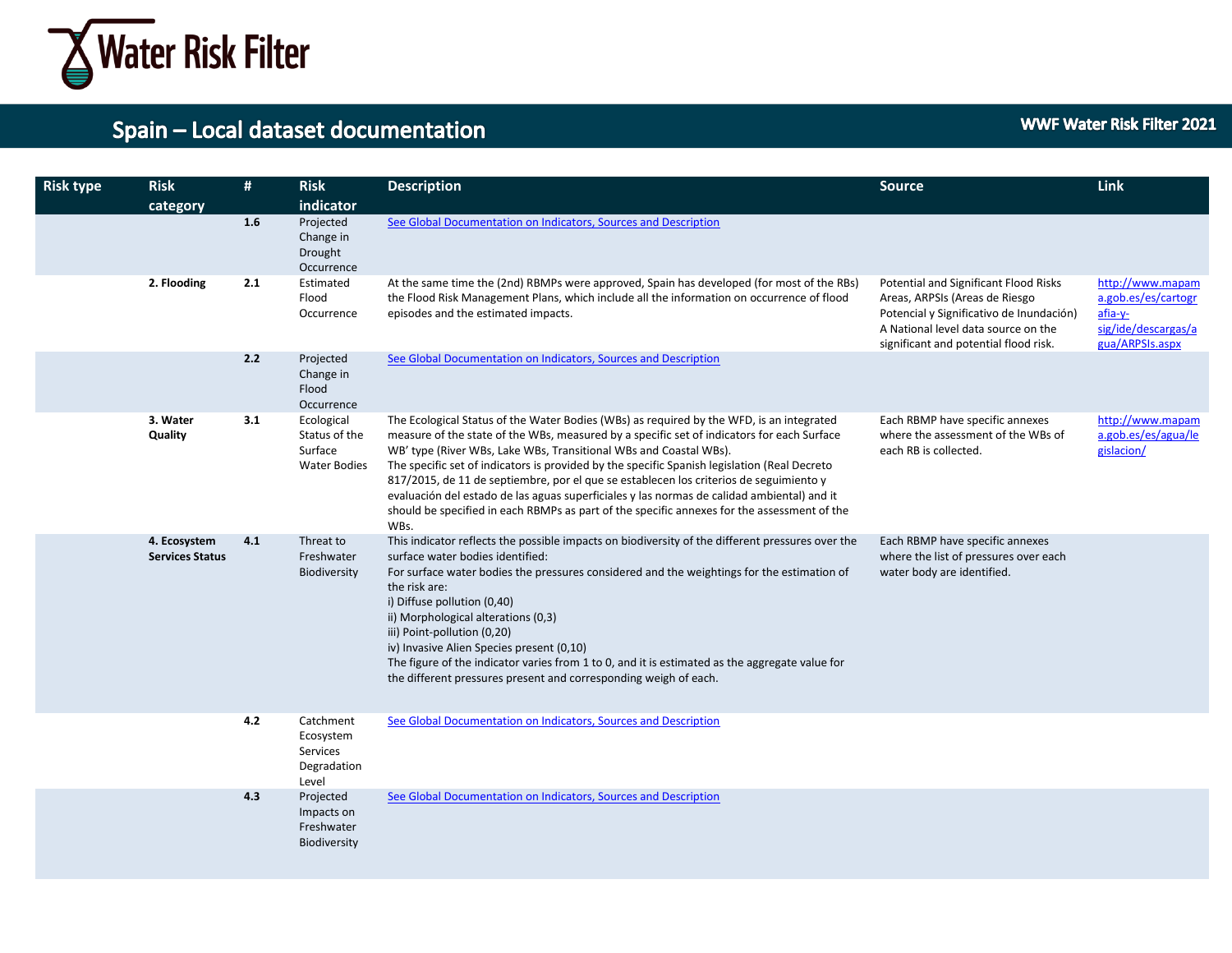

| <b>Risk type</b>       | <b>Risk</b><br>category                | #   | <b>Risk</b><br>indicator                                                       | <b>Description</b>                                                                                                                                                                                                                                                                                                                                                                                    | <b>Source</b>            | Link |
|------------------------|----------------------------------------|-----|--------------------------------------------------------------------------------|-------------------------------------------------------------------------------------------------------------------------------------------------------------------------------------------------------------------------------------------------------------------------------------------------------------------------------------------------------------------------------------------------------|--------------------------|------|
| <b>Regulatory Risk</b> | 5. Enabling<br><b>Environment</b>      | 5.1 | Water<br>Strategy                                                              | This risk indicator tries to answer the question: 'Is there a (good) plan from the government<br>to manage water in a sustainable way?' If government is not very active, water availability<br>and quality might be at risk for businesses.<br>Currently no global research or database is available on this topic. Quality of available<br>information varies greatly across countries and regions. | <b>WWF-ES Assessment</b> |      |
|                        |                                        | 5.2 | Sophistication<br>and Clarity of<br>Water<br><b>Related Legal</b><br>Framework | For the development of this indicator, a study developed by WWF Spain where all Spanish<br>RBMPs were assessed and analysed in detail was used, getting to different levels of<br>sophistication and clarity per basin organism.<br>Currently no global research or database is available on this topic. Quality of available<br>information varies greatly across countries and regions.             | <b>WWF-ES Assessment</b> |      |
|                        |                                        | 5.3 | Implementati<br>on Status of<br>Water<br>Management<br>Plans (SDG<br>6.5.1     | See Global Documentation on Indicators, Sources and Description                                                                                                                                                                                                                                                                                                                                       |                          |      |
|                        | 6. Institutions<br>& Governance        | 6.1 | Corruption<br>Perceptions<br>Index                                             | See Global Documentation on Indicators, Sources and Description                                                                                                                                                                                                                                                                                                                                       |                          |      |
|                        |                                        | 6.2 | Freedom in<br>the World<br>Index                                               | See Global Documentation on Indicators, Sources and Description                                                                                                                                                                                                                                                                                                                                       |                          |      |
|                        |                                        | 6.3 | <b>Business</b><br>Participation<br>in Water<br>Management<br>(SDG 6.5.1)      | See Global Documentation on Indicators, Sources and Description                                                                                                                                                                                                                                                                                                                                       |                          |      |
|                        | 7.<br>Management<br><b>Instruments</b> | 7.1 | Management<br><b>Instruments</b><br>for Water<br>Management<br>(SDG 6.5.1)     | See Global Documentation on Indicators, Sources and Description                                                                                                                                                                                                                                                                                                                                       |                          |      |
|                        |                                        | 7.2 | Groundwater<br>Monitoring<br>Data<br>Availability<br>and<br>Management         | See Global Documentation on Indicators, Sources and Description                                                                                                                                                                                                                                                                                                                                       |                          |      |
|                        |                                        | 7.3 | Density of<br>Runoff<br>Monitoring<br><b>Stations</b>                          | See Global Documentation on Indicators, Sources and Description                                                                                                                                                                                                                                                                                                                                       |                          |      |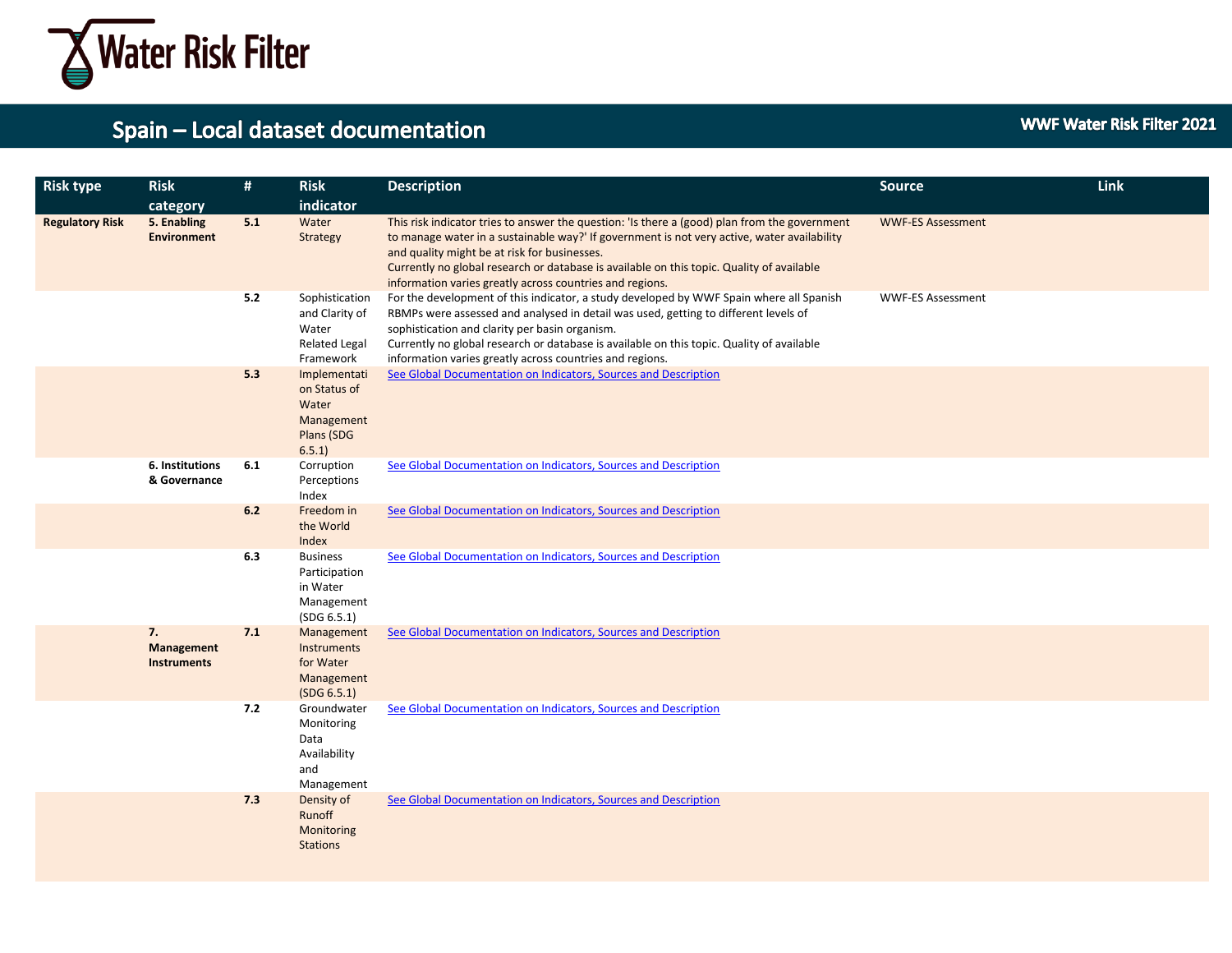

| <b>Risk type</b>            | <b>Risk</b><br>category           | #   | <b>Risk</b><br>indicator                                                              | <b>Description</b>                                                                                                                                                                                                                                                                                                                                                                                                                                                                                                                                                                                                                                                                                                                                                                                                                                                                                                                                                                                                                                                                                                                                                                                                                                                                                                                                                                                                                                                                                                 | <b>Source</b>                                                                                                           | Link                                                                                                                         |
|-----------------------------|-----------------------------------|-----|---------------------------------------------------------------------------------------|--------------------------------------------------------------------------------------------------------------------------------------------------------------------------------------------------------------------------------------------------------------------------------------------------------------------------------------------------------------------------------------------------------------------------------------------------------------------------------------------------------------------------------------------------------------------------------------------------------------------------------------------------------------------------------------------------------------------------------------------------------------------------------------------------------------------------------------------------------------------------------------------------------------------------------------------------------------------------------------------------------------------------------------------------------------------------------------------------------------------------------------------------------------------------------------------------------------------------------------------------------------------------------------------------------------------------------------------------------------------------------------------------------------------------------------------------------------------------------------------------------------------|-------------------------------------------------------------------------------------------------------------------------|------------------------------------------------------------------------------------------------------------------------------|
|                             | 8.<br>Infrastructure<br>& Finance | 8.1 | Access to Safe<br><b>Drinking</b><br>Water                                            | The Spanish Association of drinking water allocation and sanitation (so-called AEAS in Spain)<br>develops a two-year national poll on water allocation for human consumption and grey-water<br>treatment. This document reflects all the required information to get the data of % of<br>population with access to safe drinking water and sanitation, which are the two indicators<br>considered for the water related risk evaluation. Within the frame of WRF, the last year which<br>has statistics is considered the most updated and the more realistic to be used.<br>The access to safe drinking water and sanitation is commonly not an issue in urbanized areas,<br>but it is for some localized rural areas. To this regard, another study was used as a source of<br>data for this indicator. The Secretariat of State for Territorial Administrations does an<br>Infrastructure and Local Equipment Survey (EIEL). This study is an instrument for quantitative<br>and qualitative analysis of municipal competition services. It is an inventory of national scope<br>which aims to periodically know the status and level of infrastructures and local equipment,<br>in order to assess the needs of these sectors and allow a correct distribution of resources in<br>search of a better planning of the public investments that the Central and Local<br>Administration does in the municipalities.<br>It comprises all municipalities of less than 50,000 inhabitants of the national territory. | The Secretariat of State for Territorial<br>Administrations does an Infrastructure<br>and Local Equipment Survey (EIEL) | http://www.seat.m<br>pr.gob.es/portal/ar<br>eas/politica local/c<br>oop econom local<br>estado fondos eu<br>ropeos/eiel.html |
|                             |                                   | 8.2 | Access to<br>Sanitation                                                               | The Spanish Association of drinking water allocation and sanitation (so-called AEAS in Spain)<br>develops a two-year national poll on water allocation for human consumption and grey-water<br>treatment. This document reflects all the required information to get the data of % of<br>population with access to safe drinking water and sanitation, which are the two indicators<br>considered for the water related risk evaluation. Within the frame of WRF, the last year which<br>has statistics is considered the most updated and the more realistic to be used.<br>The access to safe drinking water and sanitation is commonly not an issue in urbanized areas,<br>but it is for some localized rural areas. To this regard, another study was used as a source of<br>data for this indicator. The Secretariat of State for Territorial Administrations does an<br>Infrastructure and Local Equipment Survey (EIEL). This study is an instrument for quantitative<br>and qualitative analysis of municipal competition services. It is an inventory of national scope<br>which aims to periodically know the status and level of infrastructures and local equipment,<br>in order to assess the needs of these sectors and allow a correct distribution of resources in<br>search of a better planning of the public investments that the Central and Local<br>Administration does in the municipalities.<br>It comprises all municipalities of less than 50,000 inhabitants of the national territory. | The Secretariat of State for Territorial<br>Administrations does an Infrastructure<br>and Local Equipment Survey (EIEL) | http://www.seat.m<br>pr.gob.es/portal/ar<br>eas/politica local/c<br>oop econom local<br>estado fondos eu<br>ropeos/eiel.html |
|                             |                                   | 8.3 | Financing for<br>Water<br>Resource<br>Development<br>and<br>Management<br>(SDG 6.5.1) | See Global Documentation on Indicators, Sources and Description                                                                                                                                                                                                                                                                                                                                                                                                                                                                                                                                                                                                                                                                                                                                                                                                                                                                                                                                                                                                                                                                                                                                                                                                                                                                                                                                                                                                                                                    |                                                                                                                         |                                                                                                                              |
| Reputational<br><b>Risk</b> | 9. Cultural<br>Importance         | 9.1 | Cultural/Relig<br>ious Water<br>Roles                                                 | In Spain, water is always a relevant issue for society. Anyhow, there is a significant influence<br>on the people from the different RBs (even sub-basins) as a result of the perception of water<br>scarcity. As such, in the basins where water is a very relevant input for local economies<br>(mostly for agriculture) it is commonly perceived as a very scarce resource, given the (usually)<br>high demands and the low and irregular rainfalls (common in many parts of Spain). Given that                                                                                                                                                                                                                                                                                                                                                                                                                                                                                                                                                                                                                                                                                                                                                                                                                                                                                                                                                                                                                 | <b>WWF-Spain</b>                                                                                                        |                                                                                                                              |